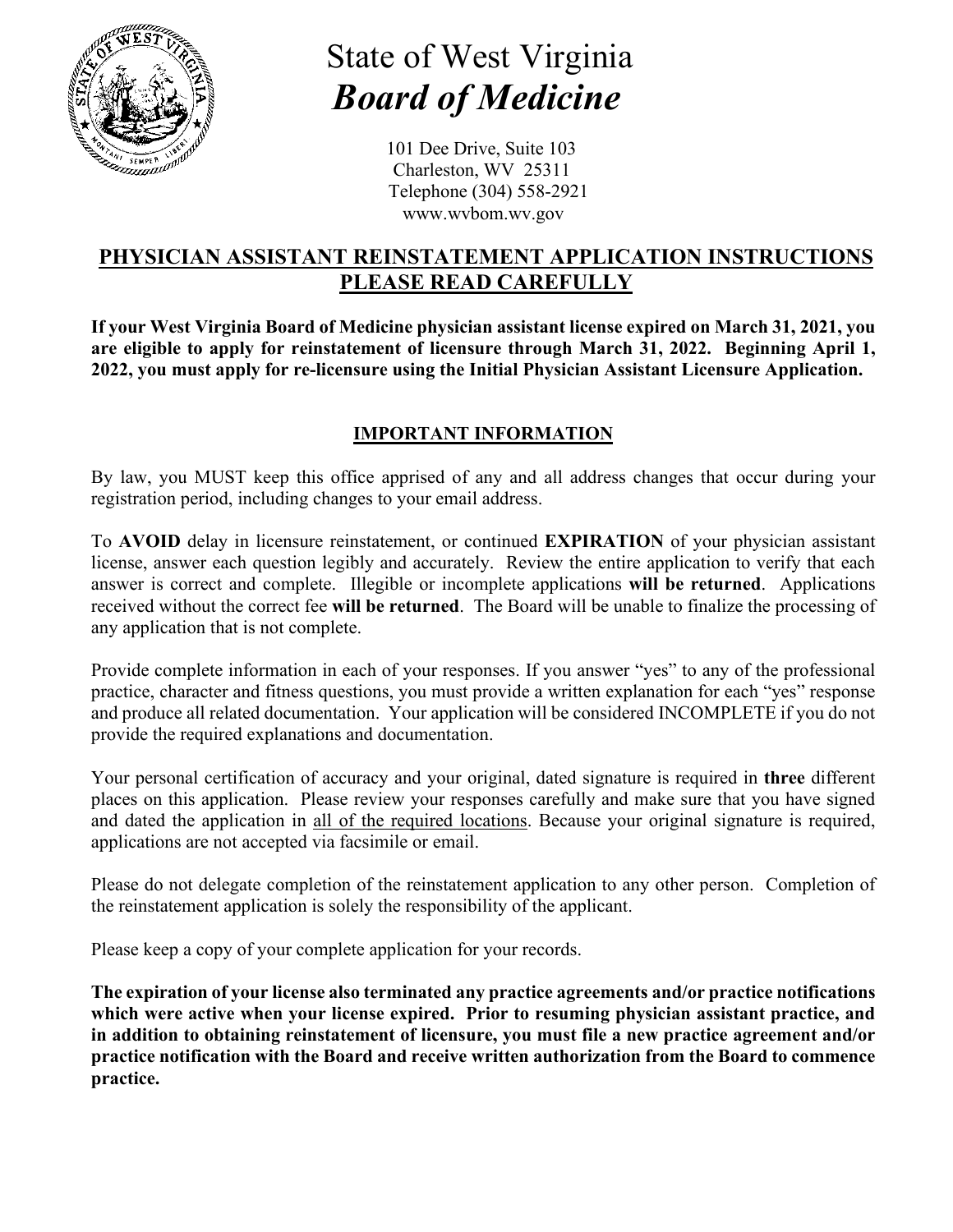#### **INSTRUCTIONS**

- 1. Complete the reinstatement application, including all required supporting documentation, and return it to the Board office with the total fee of \$225. Make your check or money order payable to the West Virginia Board of Medicine.
- 2. In association with the reinstatement application, you must submit documentation which demonstrates successful completion of all required continuing education.
- 3. If you have prescribed or dispensed controlled substances, other than Schedule V controlled substances, pursuant to a West Virginia physician assistant license since April 1, 2019, and have been registered with the West Virginia Controlled Substances Monitoring Database, you must submit a copy of your CSMP Certificate of Registration with your reinstatement application.

Mail your completed application with all documentation and the appropriate fee to:

#### **WEST VIRGINIA BOARD OF MEDICINE 101 Dee Drive, Suite 103 Charleston, WV 25311**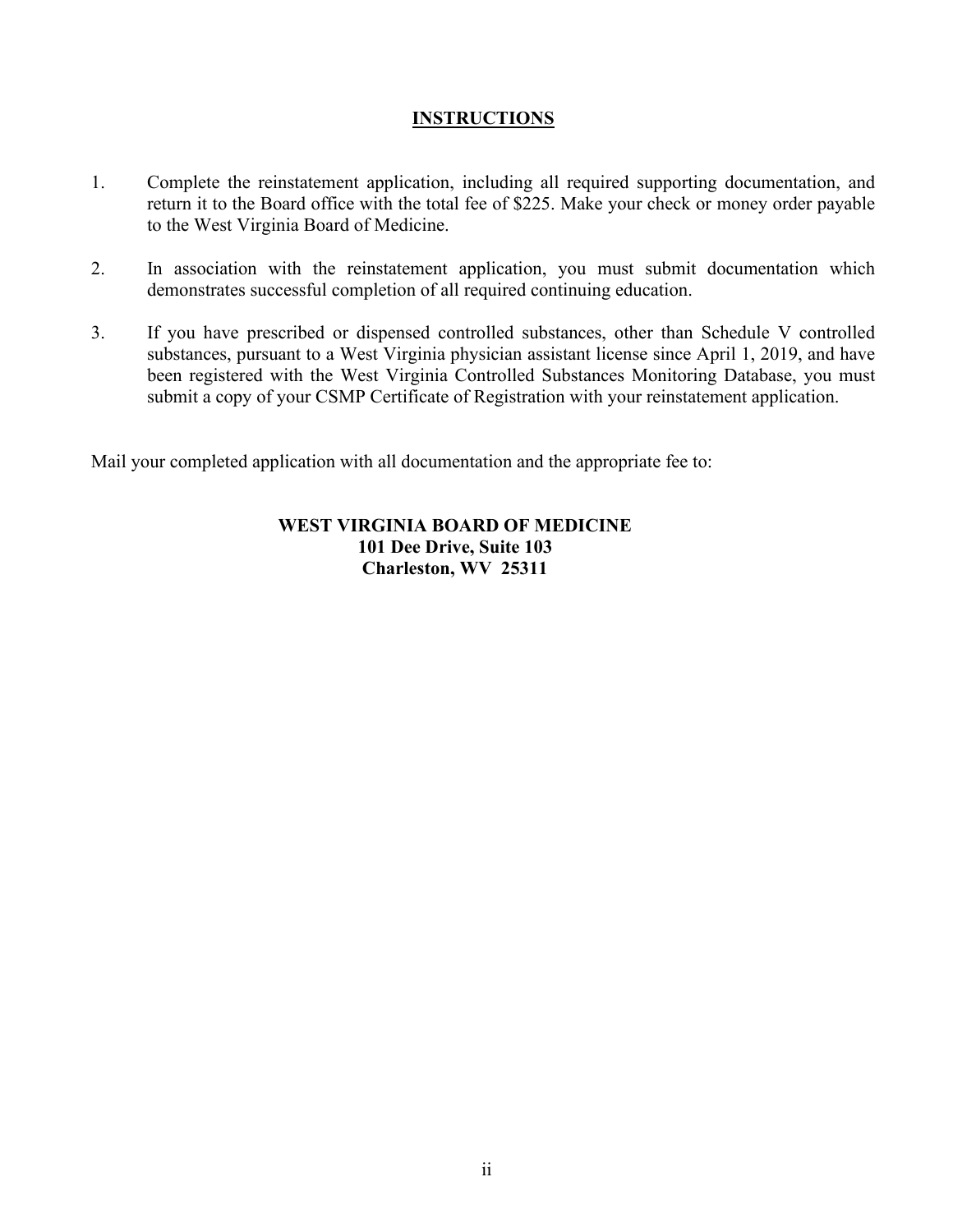#### **APPLICATION FOR REINSTATEMENT OF PHYSICIAN ASSISTANT LICENSURE (For the license period ending March 31, 2023)**

| Name: $\_\_$                                                                                                                                                                                                                                 |                    |     |                  |               |
|----------------------------------------------------------------------------------------------------------------------------------------------------------------------------------------------------------------------------------------------|--------------------|-----|------------------|---------------|
| <b>First Name</b>                                                                                                                                                                                                                            | <b>Middle Name</b> |     | <b>Last Name</b> | <b>Suffix</b> |
| WVBOM License #: Date of Birth: Social Security No.: XXX-XX-<br>Sex: Sex:                                                                                                                                                                    |                    |     |                  |               |
| Preferred Contact Information - Preferred contact information is the information that the Board will use to contact<br>you. The Board may also contact you at any email address you provide.                                                 |                    |     |                  |               |
|                                                                                                                                                                                                                                              |                    |     |                  |               |
|                                                                                                                                                                                                                                              |                    |     |                  |               |
| City: $\begin{array}{c} \n\end{array}$ State: $\begin{array}{c} \n\end{array}$ Zip Code: $\begin{array}{c} \n\end{array}$ County: $\begin{array}{c} \n\end{array}$ Fax:                                                                      |                    |     |                  |               |
|                                                                                                                                                                                                                                              |                    |     |                  |               |
| Home Address - Your home address is your principal place of residence and is a physical address. Please do not use a post<br>office box as your home address.                                                                                |                    |     |                  |               |
|                                                                                                                                                                                                                                              |                    |     |                  |               |
|                                                                                                                                                                                                                                              |                    |     |                  |               |
| (NCCPA)? Yes _____ No ____<br>Physician Assistants who do not hold current NCCPA certification must use the professional designation of "PA" and not "PA-C"                                                                                  |                    |     |                  |               |
| <b>Practice Information -</b> For the period of April 1, 2019 through today, please list each and every state and/or Canadian<br>Province where you have been or licensed, whether such or license is currently active or not.               |                    |     |                  |               |
| Workforce Planning Data - The Board is required by law to collect this data. If you are unsure of your retirement date,<br>please provide your best estimate. The Board cannot process your application if you do not complete this section. |                    |     |                  |               |
| Will you be actively practicing medicine in West Virginia?                                                                                                                                                                                   |                    | Yes | No               |               |
| Anticipated date of retirement (year): ______                                                                                                                                                                                                |                    |     |                  |               |
| Percentage of time in direct services:                                                                                                                                                                                                       |                    |     |                  |               |
| Percentage of time in administration:                                                                                                                                                                                                        |                    |     |                  |               |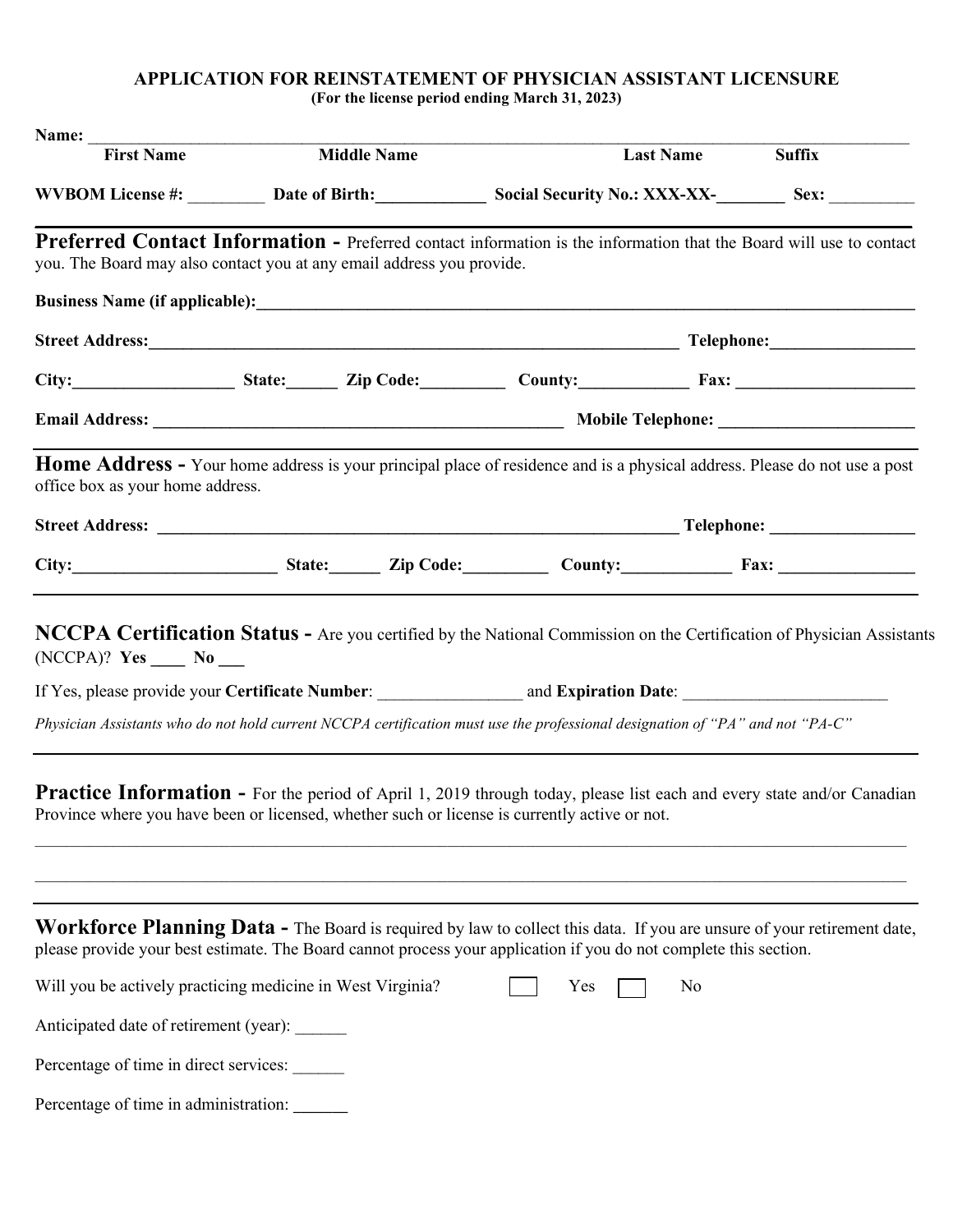## **Physician Assistant License Reinstatement Application – Page 2**

### Name:

|                           | Certification of Continuing Education Compliance - Include your CE certificates and Drug Diversion<br>Training certificate with your application. If CE certificates are not included, you are not eligible to reinstate.                                                                                                                                                                                                                                                                                                                                                                                                                                                      |
|---------------------------|--------------------------------------------------------------------------------------------------------------------------------------------------------------------------------------------------------------------------------------------------------------------------------------------------------------------------------------------------------------------------------------------------------------------------------------------------------------------------------------------------------------------------------------------------------------------------------------------------------------------------------------------------------------------------------|
| A.                        | Mandatory Drug Diversion Training and Best Practice Prescribing of Controlled Substances Training<br>You must select one.                                                                                                                                                                                                                                                                                                                                                                                                                                                                                                                                                      |
| $\underline{OR}$          | Between April 1, 2019 and today, I completed a minimum of three (3) hours of drug diversion training and best<br>practice prescribing of controlled substances training through a course which has been approved by the West<br>Virginia Board of Medicine. I attest that I have reviewed the list of Board approved courses on the Board's<br>website, and that the course I took is on the list and was completed between April 1, 2019 and today.                                                                                                                                                                                                                           |
|                           | I attest that during the period of April 1, 2019 through March 31, 2021, I did not prescribe, administer, or dispense<br>any controlled substance pursuant to a West Virginia license. I therefore request that the Board waive this CE<br>requirement.                                                                                                                                                                                                                                                                                                                                                                                                                        |
| <b>B.</b>                 | Other Continuing Education for the Period of April 1, 2019 Through the Present                                                                                                                                                                                                                                                                                                                                                                                                                                                                                                                                                                                                 |
|                           | You must select one.                                                                                                                                                                                                                                                                                                                                                                                                                                                                                                                                                                                                                                                           |
| $\underline{\mathbf{OR}}$ | I hereby attest that between April 1, 2019 and today, I have successfully completed a minimum of one hundred<br>(100) hours of continuing education satisfactory to the Board. A minimum of fifty (50) hours were designated as<br>Category I CME by either the American Medical Association, American Academy of Physician Assistants or the<br>Academy of Family Physicians. The remaining fifty (50) hours were designated as either Category I CME or<br>Category II CME by the entities listed above. I understand that I can count the mandatory drug diversion training<br>and best practice prescribing of controlled substances training CME in my 100-hour CE total. |
|                           | I hereby attest that in addition to either completing the mandatory drug diversion training and best practice<br>prescribing of controlled substances training, or requesting a waiver of that requirement:                                                                                                                                                                                                                                                                                                                                                                                                                                                                    |
|                           | a. Between April 1, 2020 and today, I obtained a master's degree from an accredited program of instruction for<br>physician assistants; or                                                                                                                                                                                                                                                                                                                                                                                                                                                                                                                                     |

b. Between April 1, 2019 and today, I have sat for and passed a recertification examination of the NCCPA, and I have requested that the NCCPA send my Score Report to the West Virginia Board of Medicine.

**Proof of Controlled Substance Monitoring Program Registration – All physician assistants who** prescribe or dispense controlled substances, other than Schedule V controlled substances, pursuant to a West Virginia license are required to be registered with the West Virginia Controlled Substance Monitoring Program (CSMP). This is not the same as a DEA registration, and is obtained through the West Virginia Board of Pharmacy at [https://www.csappwv.com.](https://www.csapp.wv.gov/) 

#### **Please check the box that is applicable to you. You must select one.**

I am currently registered with the CSMP, and I have enclosed a copy of my CSMP registration certificate.

I am not currently registered with the CSMP, but I understand that if I intend to prescribe or dispense any controlled substances, other than Schedule V controlled substances, pursuant to my West Virginia physician assistant license, I must be registered to access the WVCSMP within 30 days of receipt of any physician assistant license issued pursuant to this application.

**CE and CSMP Attestation –** I hereby attest that I have provided a true and accurate certification of my continuing education and my CSMP registration status, and that my CE attestation is supported by the CE certificates I have provided with my application.

**Original Signature: Date: Date: Date: Date: Date: Date: Date: Date: Date: Date: Date: Date: Date: Date: Date: Date: Date: Date: Date: Date: Date: Date: Date: Date: Date:**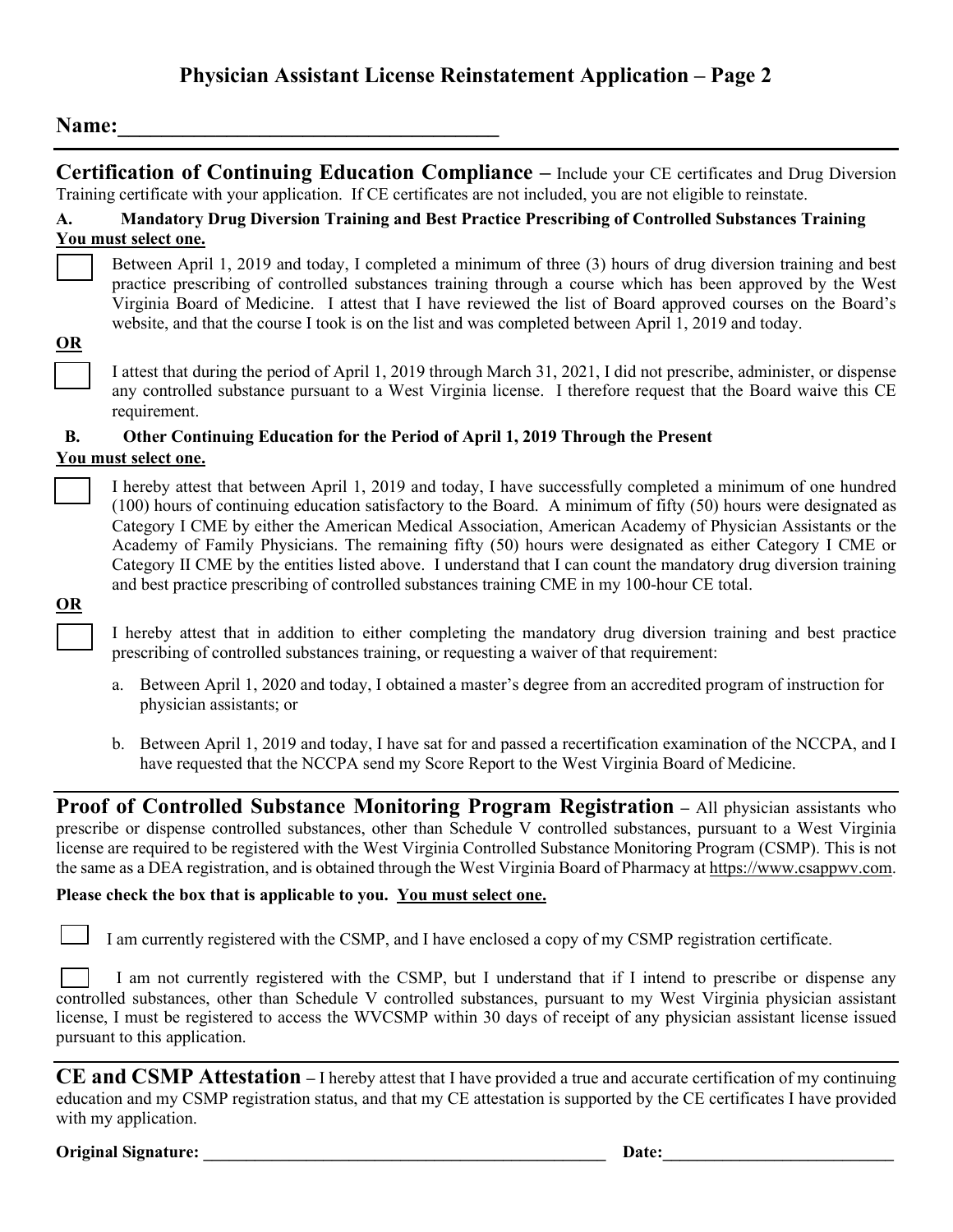## **Professional Practice, Character and Fitness Questions – During the period of April 1, 2019 through today, have you, in any jurisdiction, for any reason:**

|                |                                                                                                                                   | Yes No |
|----------------|-----------------------------------------------------------------------------------------------------------------------------------|--------|
| $\mathbf{1}$   | been called before or appeared before any board or panel for discussions or questions concerning violations of                    |        |
|                | the law or rules pertaining to your practice as a physician assistant, or for unethical conduct?                                  |        |
| $\overline{2}$ | been charged with or convicted of or pled nolo contendere to any felony or misdemeanor? If your answer is yes,                    |        |
|                | submit with your application certified copies of all court records related to any such charges, pleas and/or convictions.         |        |
| $\overline{3}$ | been charged with or convicted of a violation of the Controlled Substance Act or any other federal, state or local                |        |
|                | law pertaining to the manufacture, distribution, prescribing, or dispensing of controlled substances? If your answer              |        |
|                | is yes, submit with your application certified copies of all court records related to any such charges, pleas and/or convictions. |        |
| $\overline{4}$ | had limitations, restrictions or conditions placed upon your certificate or license to practice, or had your                      |        |
|                | certificate or license to practice suspended, revoked or subjected to any kind of disciplinary action, including                  |        |
|                | censure, reprimand or probation, and/or are any disciplinary actions pending against you?                                         |        |
| 5              | voluntarily surrendered (not expired) or limited your certificate or license to practice?                                         |        |
| 6              | had any hospital privileges limited, restricted, suspended, revoked or subjected to any kind of disciplinary action,              |        |
|                | including censure, reprimand or probation? If your answer is yes, you must have the facility submit directly to the Board         |        |
|                | prior to reinstatement of licensure all documentation related to your answer.                                                     |        |
| 7              | voluntarily resigned from any medical staff or voluntarily limited such staff privileges while under investigation                |        |
|                | by any health care institution or committee thereof or prior to any final decision by a hospital or health care                   |        |
|                | facility's governing board?                                                                                                       |        |
| 8              | been denied the right to take an examination for certification or licensure in any state, or been ejected from any                |        |
|                | physician assistant examination?                                                                                                  |        |
|                |                                                                                                                                   |        |
| 9              | been denied certification or licensure to practice as a physician assistant?                                                      |        |
|                |                                                                                                                                   |        |
| 10             | had your DEA registration restricted or removed?                                                                                  |        |
| 11             | been convicted of Medicare or Medicaid fraud, and/or received any sanctions, including restriction, suspension                    |        |
|                | or removal from practice imposed by an agency of the federal or state government?                                                 |        |
| 12             | had any judgments or settlements arising from medical professional liability rendered or made against you, and                    |        |
|                | if so, how many?<br>For each judgment or settlement, provide the name(s) of the claimant(s), your insurer, whether you            |        |
|                | are reporting a judgment or a settlement and the amount and date of each judgment or settlement.                                  |        |
| 13             | been addicted to, or received treatment for the use or misuse of, prescription drugs and/or illegal chemical                      |        |
|                | substances, or been dependent upon alcohol or received treatment for alcohol dependency? (You may answer                          |        |
|                | "no" if you are a participant in a written voluntary agreement with the West Virginia Medical Professionals                       |        |
|                | Health Program, Inc., the West Virginia Board of Medicine designated physician health program.) If you answer                     |        |
|                | yes and have gone through a rehabilitation program during the time frame designated above, you MUST have that program furnish     |        |
|                | this Board a report of your treatment and progress.                                                                               |        |
| 14             | had any interruption in your practice of medicine which might reasonably be expected by an objective person                       |        |
|                | to currently impair your ability to carry out the duties and responsibilities of the physician assistant profession               |        |
|                | in a manner consistent with standards of conduct for the profession?                                                              |        |
| 15             | had anything occur which might reasonably be expected by an objective person to currently impair your ability                     |        |
|                | to carry out the duties and responsibilities of the physician assistant profession in a manner consistent with the                |        |
|                | standards of conduct for the profession?                                                                                          |        |
|                |                                                                                                                                   |        |

**Professional Practice, Character and Fitness Attestation –** All of my responses to the questions on this page are truthful and complete. If I have "yes" responses, I have enclosed written explanations, with my original dated signature for each question, and I have enclosed or caused to be submitted all requested supporting documentation.

## **Original Signature: \_\_\_\_\_\_\_\_\_\_\_\_\_\_\_\_\_\_\_\_\_\_\_\_\_\_\_\_\_\_\_\_\_\_\_\_\_\_\_\_\_\_\_\_ Date:\_\_\_\_\_\_\_\_\_\_\_\_\_\_\_\_\_\_\_\_\_\_\_\_**